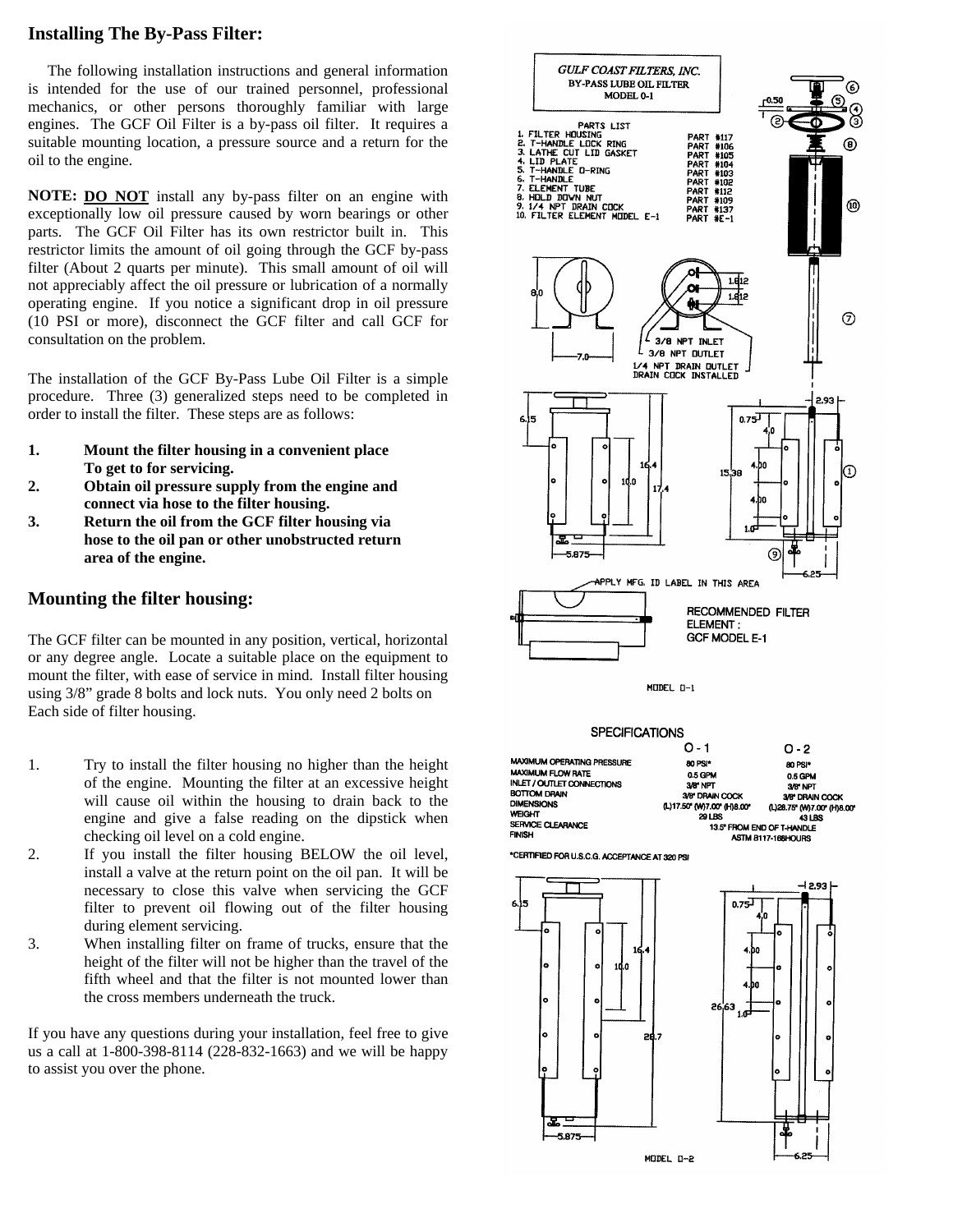## **Obtaining source of oil pressure:**

Locations for oil pressure sources on typical diesel engines are as follows:

- A. Oil gallery (usually several pipe plugs located along the gallery)
- B. Accessories (such as coolers, air compressors, etc.). Use a tee to obtain pressure at the point that the accessory is supplied oil from the engine.
- C. Pipe plug located on factory full flow filter housing.
- D. Sending unit (use a tee)

### **Obtaining source for oil sample:**

Place a Tee in the hose going to the Inlet of the filter. Insert Sample valve into Tee. Pull oil sample right before the filter Is changed and before new makeup oil is added. **Note:** Sample should be pulled when engine is running at operating temperature.

## **Initial start-up procedures for Model O-1 and O-2 by-pass oil filters:**

After completing the installation of the GCF by-pass oil filters as described within this manual, follow the procedures listed below.

- 1. Insure that draincock located on the bottom of the filter is closed.
- 2. Insure that lid is securely tightened.
- 3. Insure that the oil supply shut-off valve is CLOSED.
- 4. Start engine and allow to run for approximately 3 minutes before proceeding.
- 5. OPEN oil supply shut-off valve. This will start flow to the GCF filter.
- 6. Immediately check filter and connections for obvious leaks. Allow the engine to reach operating temperature while continuing to look for leaks. After the engine has run for approximately 15 minutes at operating temperature and no leaks have been detected, stop engine and proceed.
- 7. Re-tighten lid of GCF Filter.
- 8. Check oil level and add oil as needed to bring to proper level.

#### **Returning the oil to the engine:**

- A. Most large engines have "spare" dipstick holes plugged off.
- B. Crankcase:
	- B1. Spare drain plug on oil pan.
	- B2. Spare dipstick openings with pipe plug.
	- B3. Free return plugs on side of block (timing cover, inspection plates, etc.)
- C. Oil filler tube: If made of stamped steel, use GCF Self Taping hollow bolt. If of cast aluminum or iron, drill and tap 1/8" NPT.

**NOTE:** It is **not** recommended to use the valve covers for a return due to possible leakage from the valve cover gaskets from excessive oil. Also, excessive oil directed on a valve guide could cause that one cylinder to use oil.

### **Recommended Service Intervals For Model O-1 and O-2 Filters:**

**Listed below are some guidelines to follow for filter element service intervals. These recommendations take into consideration many variables and operating conditions on different types of equipment. Gulf Coast Filters, Inc. highly recommends that one use complete laboratory analysis to properly establish filter service intervals for your equipment. The recommended service intervals listed below may have to be either extended or reduced depending on the condition of your equipment and operating conditions.** 

#### **Diesel Trucks-\* Semi**

Highway Use – Change filter element every 10,000 miles. Stop & Go Use – Change filter element every 8,000 miles. Diesel Pickups – Not pulling Loads, change filter element Every 8-10,000 miles. Pulling Loads change filter element Every 4,000 miles

Stationary or Boat Use

| Engine Size  | No. of Filters | Change Interval |
|--------------|----------------|-----------------|
| (HP)         | Required       | (Hours)         |
| Up to $250$  | 1 Single O-1   | 100-200         |
| 250 to 600   | 1 Double O-2   | 100-200         |
| 600 to 1000  | 1 2XO-2M       | 100-200         |
| 1000 to 1500 | 1 3XO-2M       | 100-200         |
| 1500 to 2000 | 2 2XO-2M       | 100-200         |

\* Routine operation. Other than normal driving conditions require more frequent service. Rule of thumb: Large engines require more service than small engines.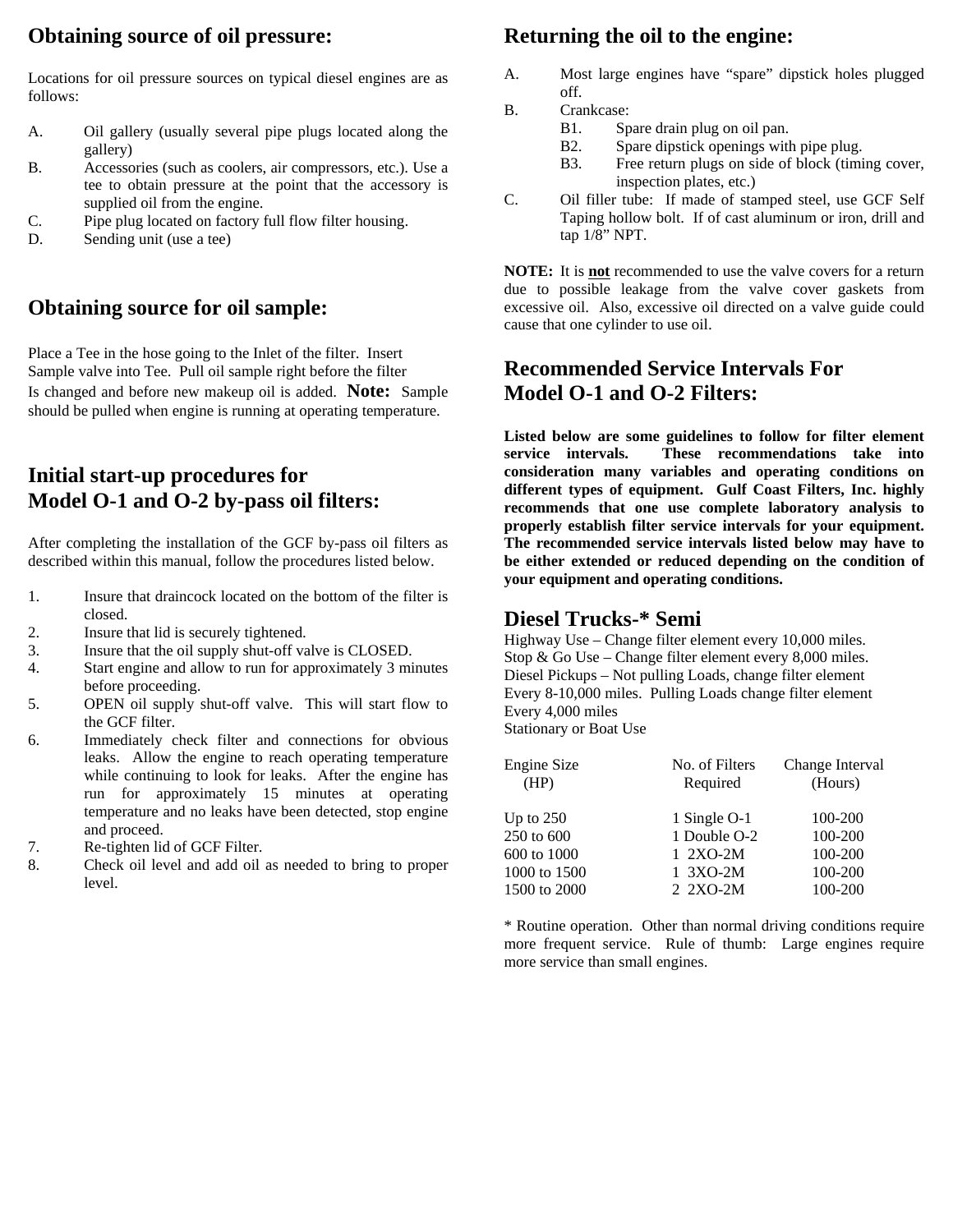## **GCF Filter Element Change Instructions:**

**WARNING: Hot lube oil under pressure can cause injury, proceed with care. If possible, allow filter to cool before handling.** 

- 1. Shut off engine if possible. If not possible, turn off oil supply shut-off valve located at PSI source on engine.
- 2. Place a drip pan under the filter to catch any spillage of oil.
- 3. Open the draincock located at the bottom of filter housing and allow oil to drain.
- 4. Remove the lid assembly.
- 5. Grasp the round shaped element hold down assembly nut and slowly remove the element assembly from the filter housing.
- 6. Once the element assembly has been removed from the filter housing, close the draincock at the bottom of the filter to prevent excess oil from draining from the filter housing.
- 7. Unscrew and remove the element hold down assembly nut. No tools are needed; the nut is installed HAND-TIGHT ONLY.
- 8. Remove the used GCF element from the GCF housing and set aside. Now replace it with a new GCF Model E-1 element. Insure to properly dispose of the used GCF filter element.
- 9. Reinstall the lid assembly as tight as possible using both hands. DO NOT USE ANY TOOLS OR CHEATER PIPES.
- 10. Once the filter housing has been serviced, make sure that draincock is closed.
- 11. Restart engine or Open oil supply shut-off valve and check for oil leaks on the filter housing.
- 12. Add 1 ½ gallons of make-up for O-1, 3 gallons for O-2

**NOTE CAREFULLY:** If an oil line fails, or an oil leak develops in the GCF Filter (either through failure of part, sabotage, or faulty servicing of the unit), and the engine loses its oil supply, GCF disclaims any responsibility for damage to the engines should it be operated without proper lubrication.

Every engine with oil-pressure lubrication has either a pressure gauge or warning light to indicate that oil pressure is not sufficient to lubricate the engine. When this occurs, it is the responsibility of the operator to stop the engine, investigate the problem, and take whatever remedial action is necessary.

#### **LIMITED WARRANTY**

Gulf Coast Filters, Inc. warrants each GCF Filter to be free from defects in workmanship and materials for the lifetime of the Filter for the original purchaser. During this time, GCF, Inc., will repair or replace any GCF Filter part(s) proven to be defective in either workmanship or materials. The original user must provide receipt of purchase. This is the total liability and responsibility of Gulf Coast Filters, Inc.

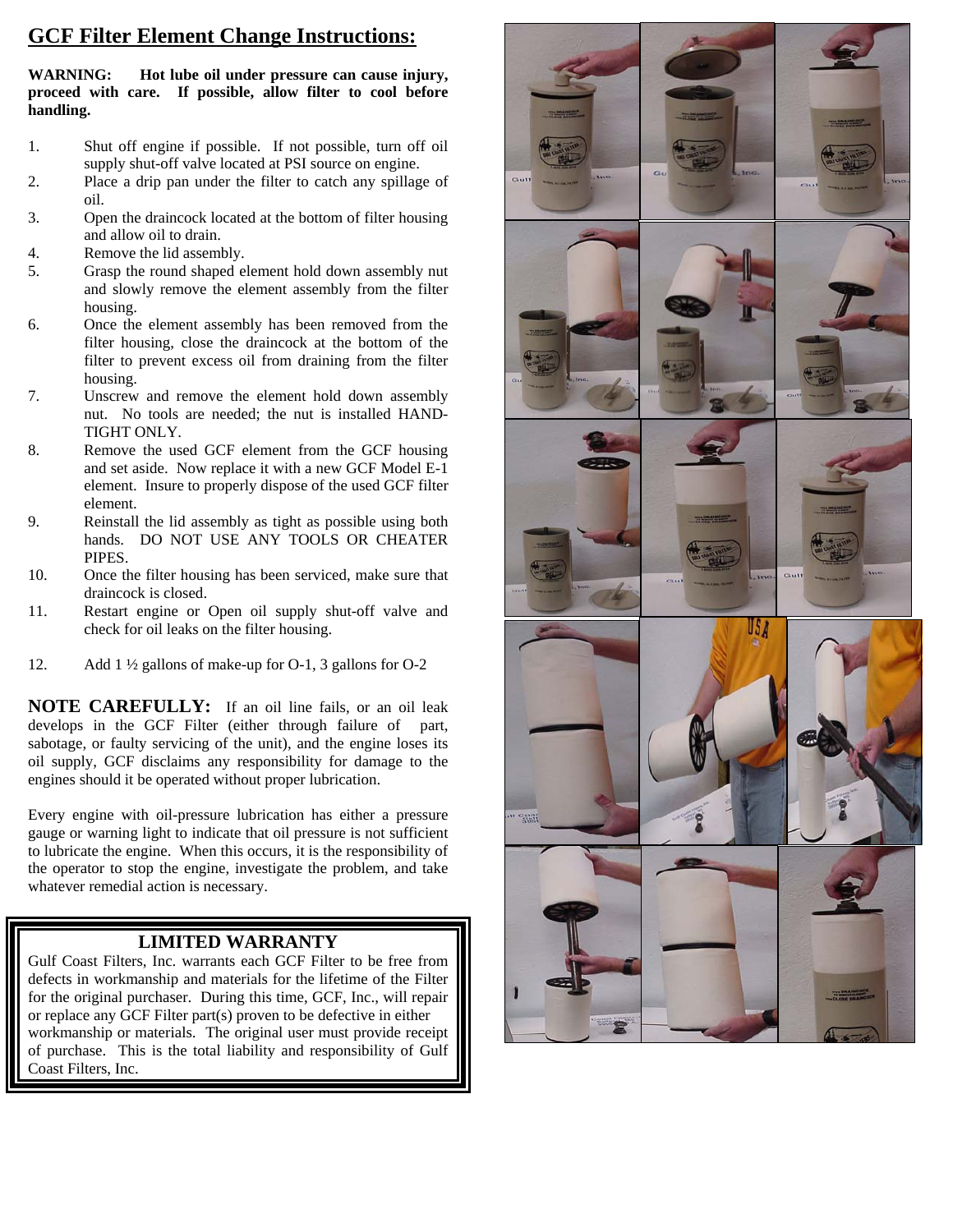# **Typical Connections For** GCF By-Pass Lube Oil Filter